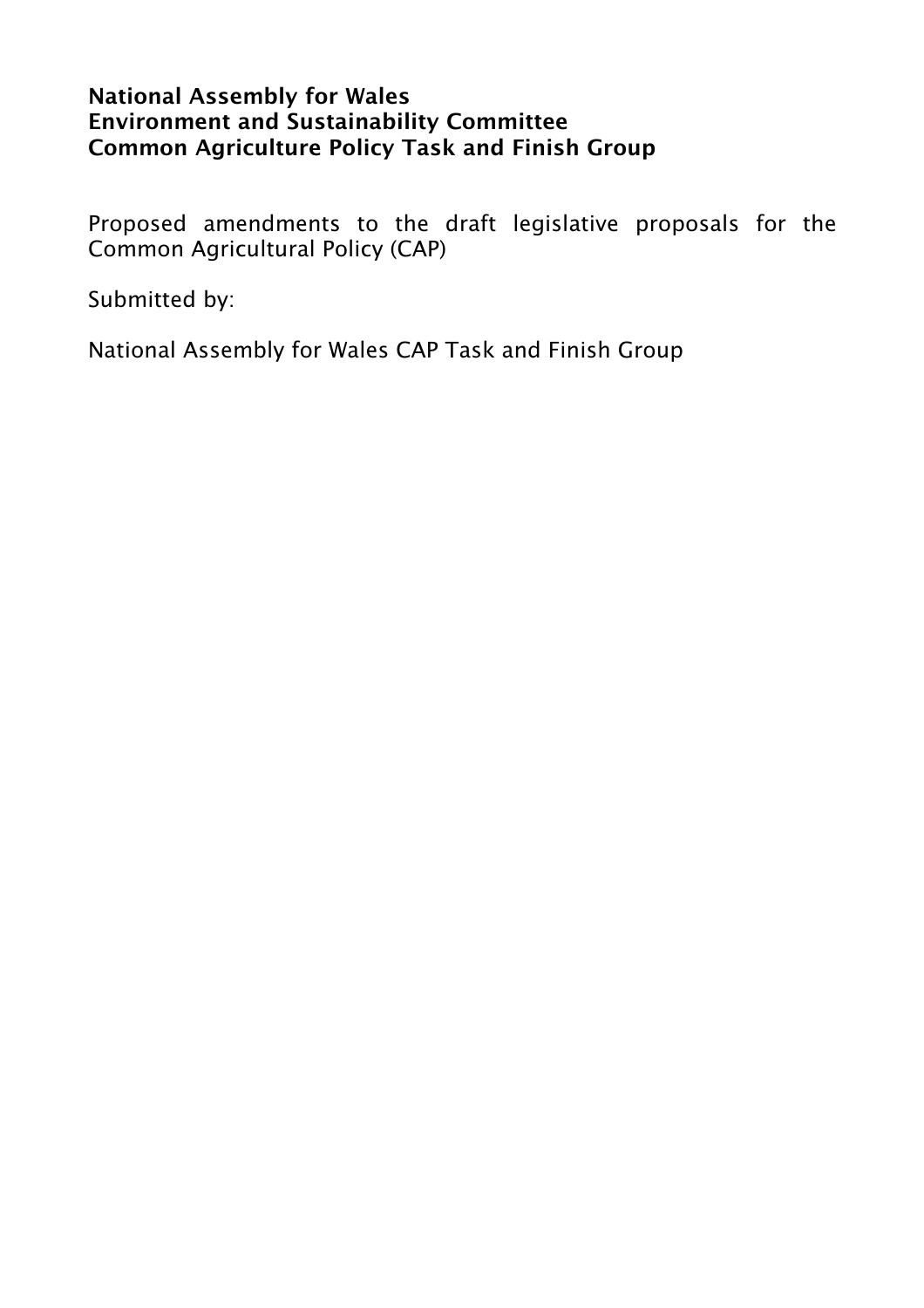Proposal for a regulation of the European Parliament and of the Council establishing rules for direct payments to farmers under support schemes within the framework of the common agricultural policy.

Article 22.2

| <b>Draft regulation</b>                      | Amendment                                    |
|----------------------------------------------|----------------------------------------------|
| Member States which applied the single       | Member States and Regions which applied      |
| payment scheme as provided for in            | the single payment scheme as provided for    |
| Regulation (EC) No 73/2009, may limit the    | in Regulation (EC) No 73/2009, may limit     |
| calculation of the unit value of payment     | the calculation of the unit value of payment |
| entitlements provided for in paragraph 1 to  | entitlements provided for in paragraph 1 to  |
| an amount corresponding to no less than      | an amount corresponding to no less than      |
| 40% of the national or regional ceiling      | 40% of the national or regional ceiling      |
| established under Articles 19 or 20, after   | established under Articles 19 or 20, after   |
| application of the linear reduction provided | application of the linear reduction provided |
| for in Article 23(1).                        | for in Article 23(1). to be given the        |
|                                              | flexibility to decide upon the appropriate   |
|                                              | transitional rate of change provided that    |
|                                              | they will have completed transition by       |
|                                              | [insert agreed timeframe].                   |

#### Reason:

*This is a critical issue for the Member States and European farmers who will be required to move from historic to area based payments. There are concerns that requiring a minimum of40% to be paid on an area basis within the first year will have a significant redistributive impact on agricultural businesses.* 

*\_\_\_\_\_\_\_\_\_\_\_\_\_* 

*The Welsh Government has completed modelling which demonstrates that in the transition to area based payments only 17 per cent of farm business in Wales will stay*  within 10 per cent of their current payment. The scale of such a change in one year *would therefore create a great deal of instability and uncertainty in the industry.* 

# Am. 1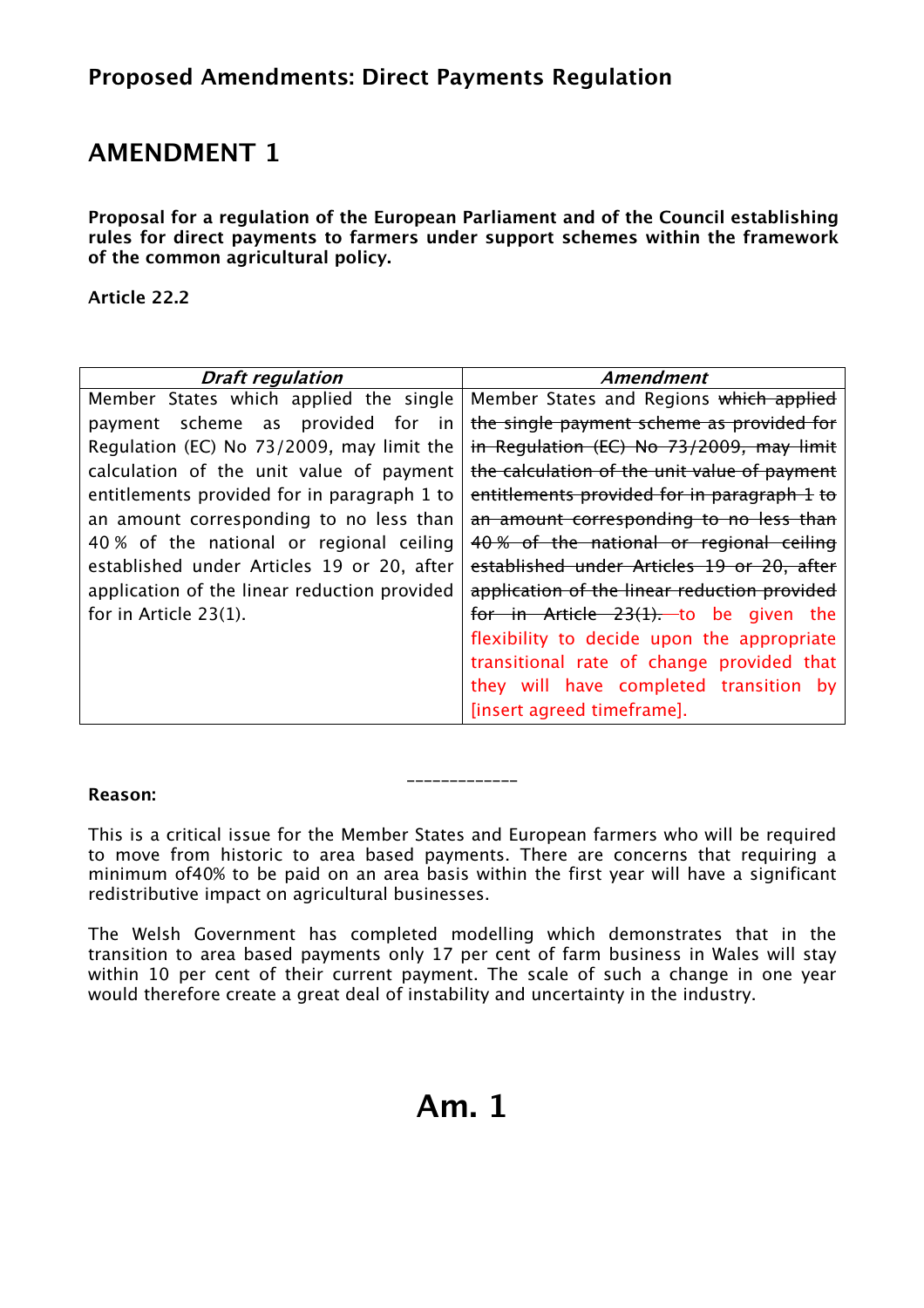Proposal for a regulation of the European Parliament and of the Council establishing rules for direct payments to farmers under support schemes within the framework of the common agricultural policy.

#### Article 22.5

| <b>Draft regulation</b>                  | Amendment                                                                                |
|------------------------------------------|------------------------------------------------------------------------------------------|
|                                          | As of claim year 2019 at the latest, all $ $ As of seven years from the passing of the   |
|                                          | payment entitlements in a Member State or,   legislative texts, As of claim year 2019 at |
|                                          | in case of application of Article 20, in a the latest, all payment entitlements in a     |
| region, shall have a uniform unit value. | Member State or, in case of application of                                               |
|                                          | Article 20, in a region, shall have a uniform                                            |
|                                          | unit value.                                                                              |
|                                          |                                                                                          |

#### Reason

*There are serious concerns that delays in the final agreement of the legislative proposals could reduce the time available for Member States and Regions to complete the transition if a specified date is set out in the text. Proposing a timescale within which the transition needs to be complete provides this flexibility while ensuring that the transition is completed in a time frame that does not disadvantage those already in receipt of area payments and new entrants seeking to enter the industry.* 

*\_\_\_\_\_\_\_\_\_\_\_\_\_*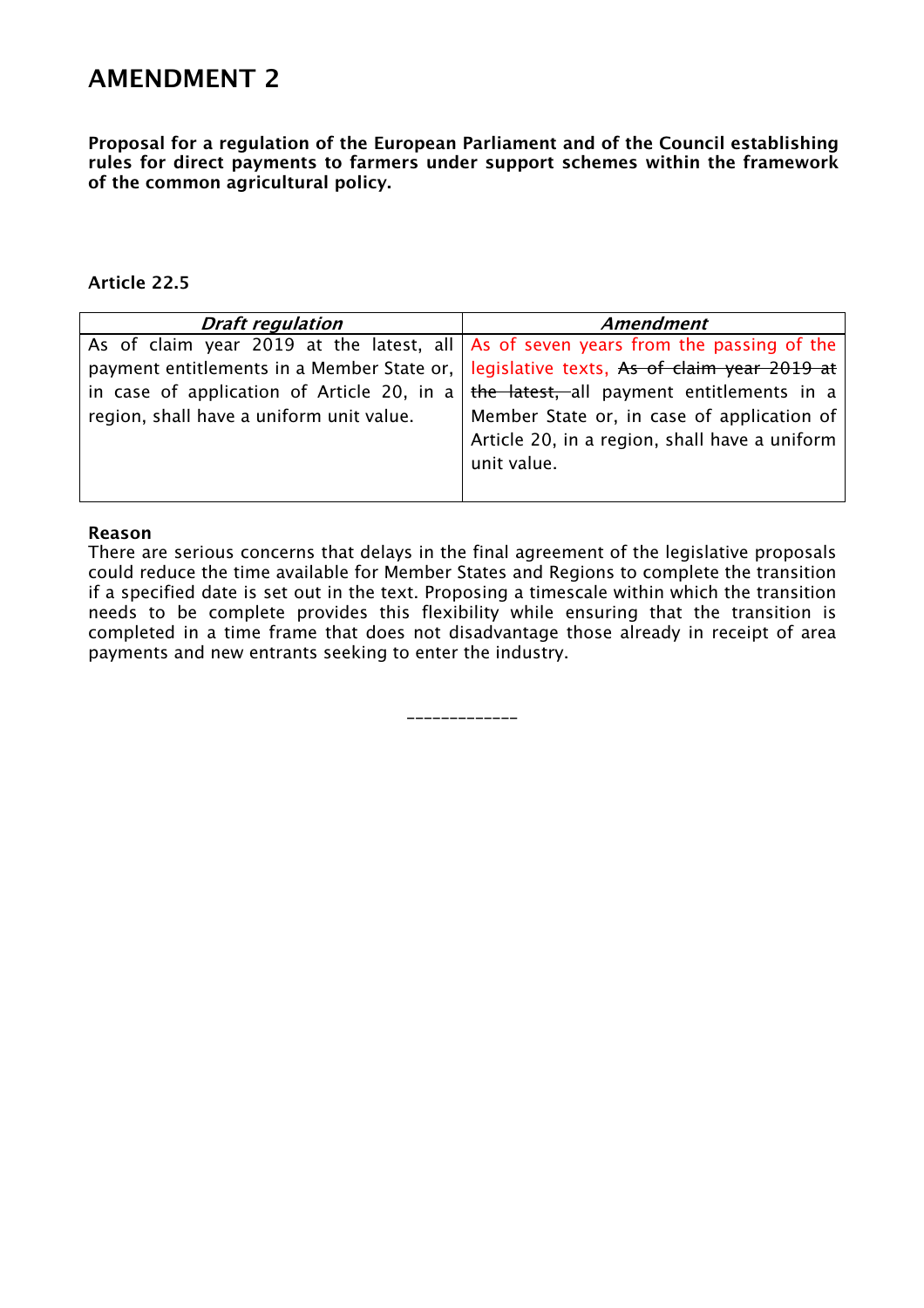Proposal for a regulation of the European Parliament and of the Council establishing rules for direct payments to farmers under support schemes within the framework of the common agricultural policy.

### Articles 29-33

| <b>Draft regulation</b> | <b>Amendment</b>                                                                                                          |
|-------------------------|---------------------------------------------------------------------------------------------------------------------------|
| None currently.         | Farmers participating in existing agri-                                                                                   |
|                         | environment schemes should automatically<br>qualify for greening payments where the<br>agri-environment scheme delivers a |
|                         | minimum level of benefit approved by the                                                                                  |
|                         | <b>European Commission.</b>                                                                                               |

#### Reason

*A number of farmers across the Union are already delivering substantial environmental benefits through the work they deliver in agri-environment schemes. Whilst the aim of greening the CAP is laudable and should be supported it is important that we ensure that the proposals do not unfairly disadvantage those already undertaken considerable environment work of dissuade others from joining agri-environment schemes under Pillar II.* 

*Although we are aware that this may pose some issues in terms of double funding, organic farmers are provided with a similar exemption and may still benefit from additional support under Pillar II.* 

*The National Assembly for Wales, CAP Task and Finish Group certainly feel that this is an option which deserves more detailed consideration.* 

Whilst we acknowledge that not all agri-environment schemes across the Union deliver *the same standards of environment protection requiring schemes to be approved by the European Commission prior to the granting of an exemption will provide sufficient safeguards.* 

*\_\_\_\_\_\_\_\_\_\_\_\_\_*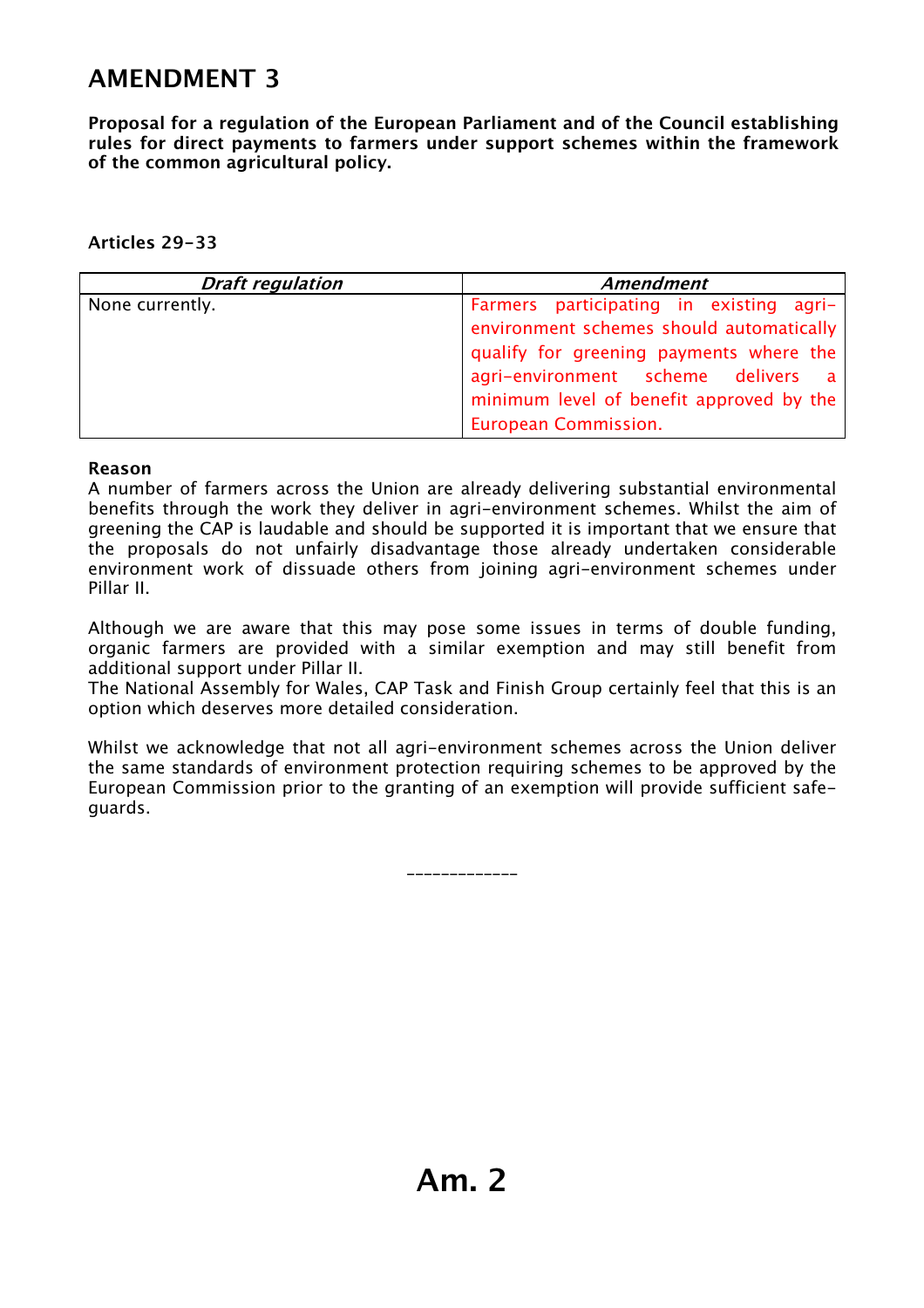Proposal for a regulation of the European Parliament and of the Council establishing rules for direct payments to farmers under support schemes within the framework of the common agricultural policy.

### Article 36.2

| <b>Draft regulation</b>                                 | <b>Amendment</b>                                                                   |
|---------------------------------------------------------|------------------------------------------------------------------------------------|
| For the purposes of this Chapter, 'young                | For the purposes of this Chapter, 'young                                           |
| farmers', shall mean:                                   | farmers', shall mean:                                                              |
| natural persons who are                                 | (a)                                                                                |
| (a)                                                     | natural persons who are                                                            |
| setting up for the first time an                        | setting up for the first time an                                                   |
| agricultural holding as head of                         | agricultural holding as head of                                                    |
| the holding, or who have                                | the holding, or who have                                                           |
| already set up such a holding                           | already set up such a holding                                                      |
| during the five years                                   | during the five                                                                    |
| preceding the first submission                          | years                                                                              |
| of an application to the basic                          | preceding the first submission                                                     |
| payment scheme as referred                              | of an application to the basic                                                     |
| in Article 73(1) of Regulation                          | payment scheme as referred                                                         |
| (EU) No [] [HZR], and                                   | in Article 73(1) of Regulation                                                     |
| who are less than 40 years of                           | (EU) No [] [HZR], and                                                              |
| (b)                                                     | <del>who are less than 40 years of</del>                                           |
| age at the moment of                                    | $\Theta$                                                                           |
| submitting the application<br>referred to in point (a). | age at the moment of<br>submitting the application<br>referred to in point $(a)$ . |

#### Reason

*The National Assembly for Wales' CAP Task and Finish Group are concerned that the [young farmers] scheme as currently set out could disadvantage genuine new entrants over the age of 40. Given the need across the Union to encourage new entrants into the farming sector we feel that the focus should be on supporting all new entrants regardless of age. We are therefore proposing that Article 36.2 (b) is removed; this would also have the advantage of extending the support in obtaining entitlements to all new entrants and not just those under the age of 40.*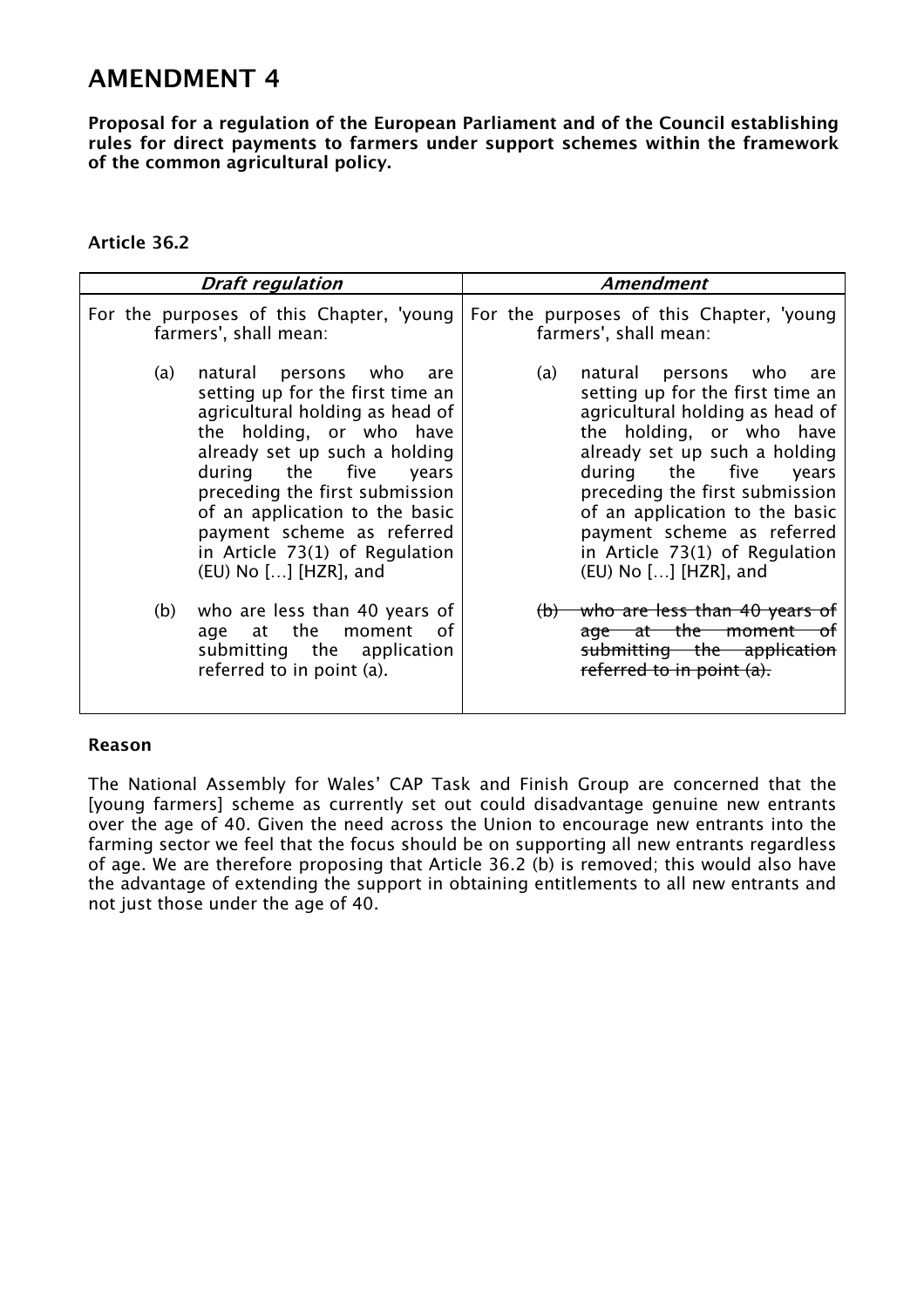Proposal for a regulation of the European Parliament and of the Council establishing rules for direct payments to farmers under support schemes within the framework of the common agricultural policy.

#### Article 47

| <b>Draft regulation</b>                                                         | <b>Amendment</b>                    |
|---------------------------------------------------------------------------------|-------------------------------------|
| Inclusion of new sub-clause under Article   Member States and Regions may grant |                                     |
| -47                                                                             | support to small farmers under the  |
|                                                                                 | conditions laid down in this title. |

#### Reason

*Whilst we understand the principals and reasoning behind the proposals for a small* farmer scheme it will not be appropriate for all Member States and Regions. Indeed in *some Regions this proposal could have unintended consequences enabling some who are not genuine farmers to access the single farm payment. As such we believe that the small farmers scheme should be voluntary and not mandatory, thereby enabling Member States and Regions to have the flexibility to decide upon whether it is a scheme appropriate for their local needs. This is in line with the concerns raised with us by the agriculture sector in Wales.*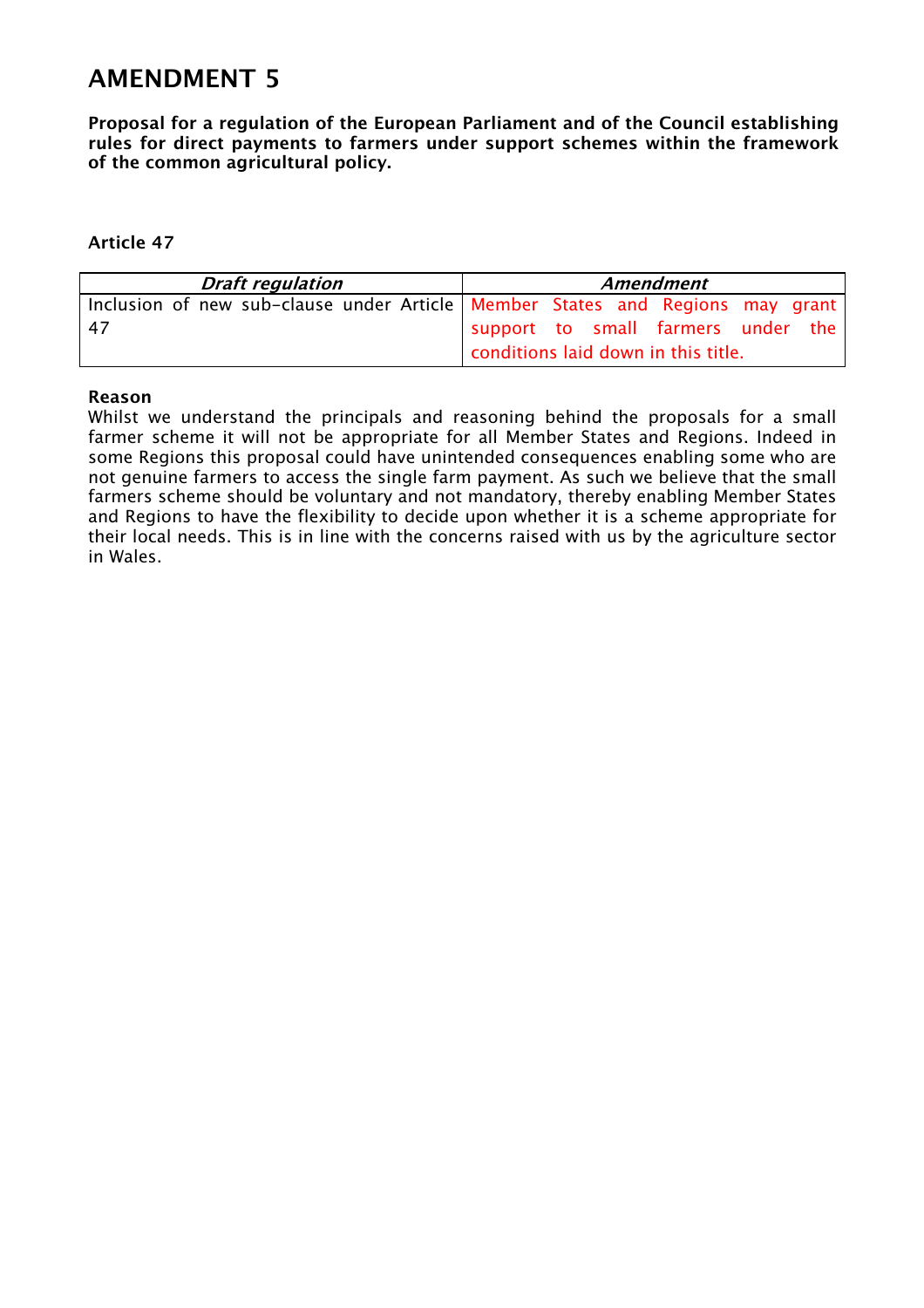### Proposed Amendments: Rural Development Regulation

### AMENDMENT 1

 Proposals for a regulation of the European Parliament and of the Council on support for rural development by the European Agricultural Fund for Rural Development (EAFRD)

### Article 29

| <b>Draft regulation</b>                | <b>Amendment</b>                             |
|----------------------------------------|----------------------------------------------|
| Inclusion new clause under Article 29. | Member States must spend a minimum of        |
|                                        | 25% of the total contribution from the       |
|                                        | EAFRD to each rural development              |
|                                        | programme for climate change mitigation      |
|                                        | and adaptation and land management,          |
|                                        | through the agri-environment climate,        |
|                                        | organic farming and payments to areas        |
|                                        | facing natural or other specific constraints |
|                                        | measures.                                    |

#### Reason

*The National Assembly for Wales' CAP Task and Finish Group note that the pre-amble to the legislative texts includes reference that a minimum of 25% of rural development*  funding should be spent on agri-environment schemes. We support this intention, but *feel that it should be included within the legislative texts to ensure a commonality across the EU.*